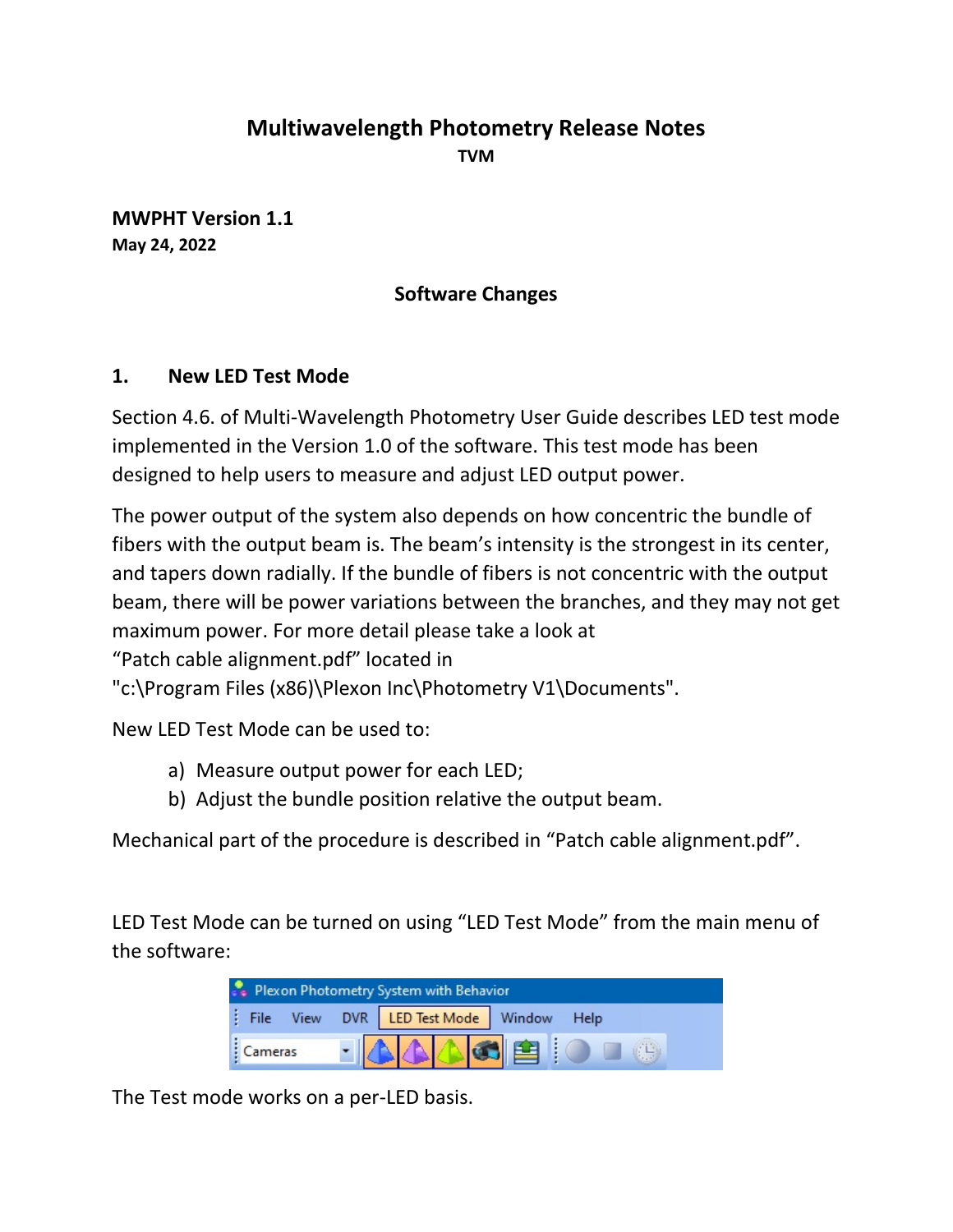#### **Example for 560 nm**

For example, to turn the test mode on for 560 nm LED, use corresponding submenu from the LED Test Mode menu:



All videos will be turned off except "560 nm" video stream. In addition, all software options will be disabled except for "Plexon 560 nm Device" controls in "560 nm Source" tab:



Test modes for 465 nm and 410 nm in the LED Test menu will be disabled as well:

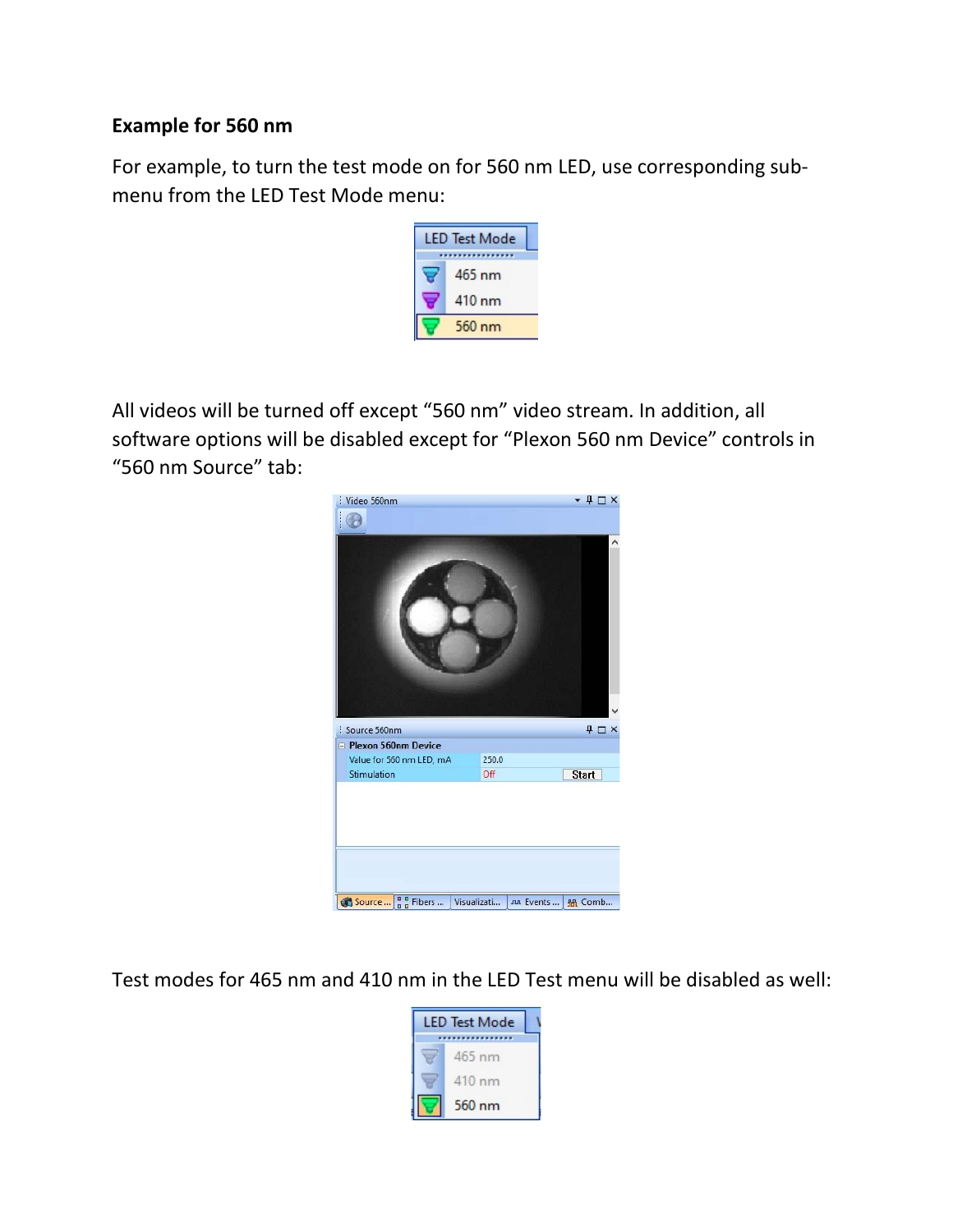All stimulation stops, and you only will be able to turn 560 nm LED on. It will be ON continuously, versus pulsing 30 fps during regular operation.

When test mode started, green blinking bar at the status bar indicates for which LED it has been started:



To stop test mode for 560 nm and go back to the normal software operation clink on "560 nm" menu item again:



If the LED current has been set at the value higher than half of the max power for this LED, the software will give a warning offering either to keep this value or revert to the value before the test mode was started:

| Plexon Photometry                                                                                                                              |  |
|------------------------------------------------------------------------------------------------------------------------------------------------|--|
| 560 nm LED current is different from its value before the Test Mode and exceeds<br>half-maximum current value for this LED. Would you like to: |  |
| C Keep it                                                                                                                                      |  |
| () Restore to its previous value                                                                                                               |  |
|                                                                                                                                                |  |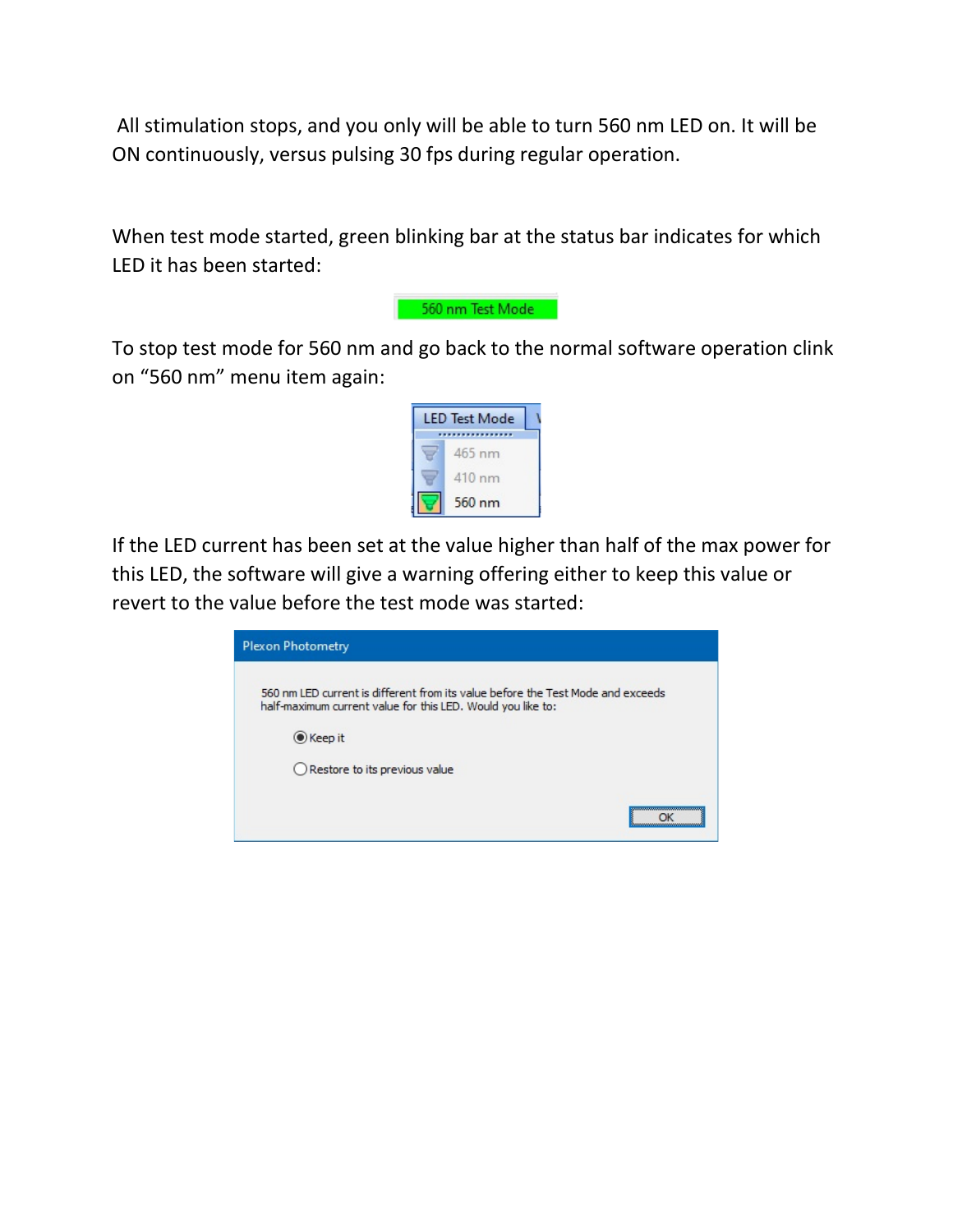## **2. Possibility to delete sessions**

In the Sessions tab, select the session you would like to delete and press "-" button in the Sessions toolbar:

| $H \square X$<br>: Sessions |   |                                  |             |           |                   |             |  |  |  |
|-----------------------------|---|----------------------------------|-------------|-----------|-------------------|-------------|--|--|--|
|                             |   | <b>Mouse</b>                     | <b>Drug</b> | Dose (mg) | <b>Src</b>        | <b>Date</b> |  |  |  |
| $\circledcirc$              | 1 | one                              | one         | 1.00      | 3Ph/1Beh 05.17.20 |             |  |  |  |
|                             |   | $2$ two                          | one         | 1.00      | 3Ph/1Beh 05.17.20 |             |  |  |  |
|                             |   | 3 Three                          | one         | 1.00      | 3Ph/1Beh 05.17.20 |             |  |  |  |
|                             |   | <i>annonomonomona</i><br>4 lione | two         | 2.00      | 3Ph/1Beh 05.17.20 |             |  |  |  |
|                             | 5 | two                              | two         | 2.00      | 3Ph/1Beh 05.17.20 |             |  |  |  |
|                             | 6 | two                              | two         | 2.00      | 3Ph/1Beh 05.17.20 |             |  |  |  |

"Delete Session" button in Camera mode, Session 4 is selected:

"Delete Session" button in File mode, Session 4 is selected:

| $\mathbf{v}$ $\mathbf{u}$ $\mathbf{u}$ $\times$<br>: Sessions |                |              |             |           |                   |             |  |  |
|---------------------------------------------------------------|----------------|--------------|-------------|-----------|-------------------|-------------|--|--|
|                                                               | ×              | <b>Mouse</b> | <b>Drug</b> | Dose (mg) | <b>Src</b>        | <b>Date</b> |  |  |
| $\circledcirc$                                                | 1.             | one          | one         | 1.00      | 3Ph/1Beh 05.17.20 |             |  |  |
|                                                               | $\overline{2}$ | two          | one         | 1.00      | 3Ph/1Beh 05.17.20 |             |  |  |
|                                                               |                | 3 Three      | one         | 1.00      | 3Ph/1Beh 05.17.20 |             |  |  |
|                                                               |                | 4 lone       | two         | 2.00      | 3Ph/1Beh 05.17.20 |             |  |  |
| ŏ,                                                            | 51             | two          | two         | 2.00      | 3Ph/1Beh 05.17.20 |             |  |  |
|                                                               | 6              | two          | two         | 2.00      | 3Ph/1Beh 05.17.20 |             |  |  |
| F)                                                            | $\overline{ }$ | Three        | two         | 2.00      | 3Ph/1Beh 05.17.20 |             |  |  |
| r,                                                            | 8              | one          | one         | 2.00      | 3Ph/1Beh 05.17.20 |             |  |  |
|                                                               | 9              | two          | two         | 2.00      | 3Ph/1Beh 05.17.20 |             |  |  |
|                                                               | 10             | Three        | 3           | 3.00      | 3Ph/1Beh 05.17.20 |             |  |  |

After you click the Delete button, the message will pop-up with a warning the operation is final, and undo will not be possible – in case the Delete button has been pressed accidentally or the mind changed: